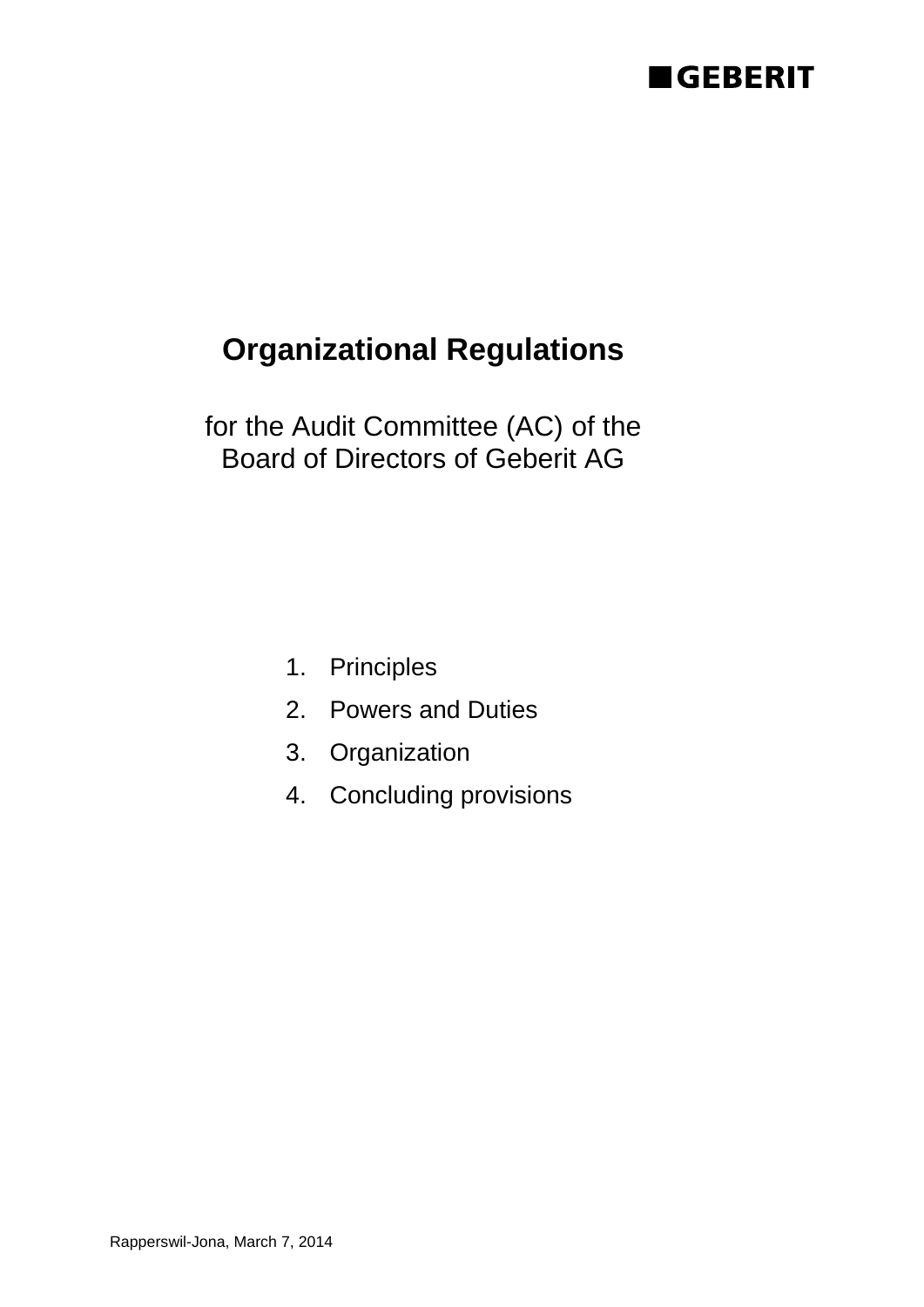### **1. Principles**

On the basis of the Articles of Incorporation and the Organizational Regulations for the Board of Directors of Geberit AG dated March 7, 2014, the Board of Directors hereby issues the following regulations concerning the powers and duties and the organization of the Audit Committee (hereinafter referred to as the "**AC**").

The Board of Directors elects the members of the AC from its midst. Their term of office ends at the closing of the following ordinary general meeting.

#### **2. Powers and duties**

#### **2.1 General**

The AC supports the Board of Directors in the fulfillment of its statutorily prescribed, inalienable and non-transferable duties as per Art. 716a OR (Swiss Code of Obligations) in the areas of financial controls (supervision of internal and external auditing, monitoring of financial reporting) as well as supervision of persons entrusted with management (internal control system). Nevertheless, overall responsibility for the duties and powers transferred to the AC shall always remain with the Board of Directors.

The AC reports to the Board of Directors regularly on its activities and submits the necessary proposals.

#### **2.2 Powers and duties in detail**

#### **2.2.1 Supervision of internal and external auditing**

The AC determines the audit plan for a period of several years as well as the scope of the internal and external audits. It discusses the audit reports with the internal and external auditors as well as with the management, and monitors their implementation.

It assesses the performance of the internal and external auditors as well as their cooperation with one another.

The AC supports the Board of Directors in the nomination of the external auditors for proposal to the General Meeting.

The AC assesses the fees of the external auditors and satisfies itself of their independence. It checks the compatibility of the audit work with any consulting mandates.

The AC checks the independence of the Internal Corporate Audit Department from the Group Executive Board and the units to be audited.

The AC approves the guidelines for the work of the Internal Corporate Audit Department. It submits proposals concerning the appointment and dismissal of the Head of the Internal Corporate Audit Department.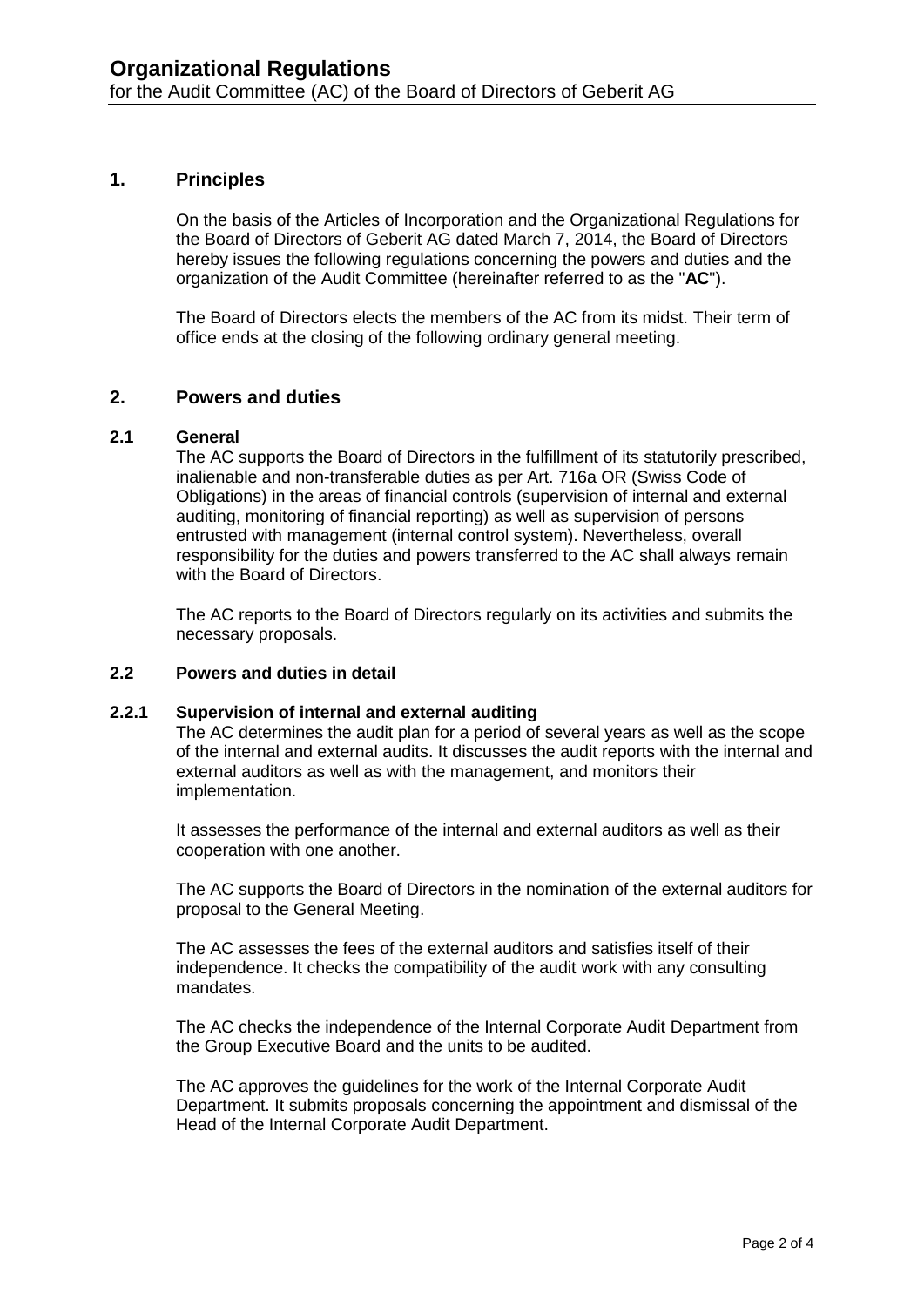## **2.2.2 Monitoring of financial reporting**

The AC assesses the consolidated financial statements as well as the statutory financial statements and from the business year 2014 the management report of Geberit AG.

It decides whether the management report, the consolidated financial statements and the statutory financial statements of Geberit AG can be recommended to the Board of Directors for submission to the General Meeting.

#### **2.2.3 Assessment and further development of the internal control system**

The AC assesses the functionality of the internal control system, including risk management, forms an impression of the situation concerning compliance with applicable standards and guidelines, and develops these further.

#### **2.2.4 Information**

The AC has direct access to the Internal Corporate Audit Department, can obtain all information required by it within the Geberit Group and question the responsible employees. It ensures that it receives regular information from both the internal and the external auditors.

#### **2.2.5 Pension plans**

The AC shall receive information on an annual basis from the Group Executive Board concerning the financial situation of the pension plans for the employees in Switzerland and of other important pension schemes of the Geberit Group.

#### **2.2.6 Corporate governance**

The AC supports the Board of Directors in matters of corporate governance. It monitors the relevant corporate governance aspects and develops them further.

#### **3. Organization**

#### **3.1 Composition**

The AC is made up of three independent, non-executive members of the Board of Directors. The Board of Directors appoints one member of the AC as its Chairman.

#### **3.2 Working methods**

The AC meets as often as business requires, at least, however, twice per year. The invitation, stating the agenda items, must be issued in writing at least 10 days before the meeting.

The Chairman or  $-$  in the event of incapacity  $-$  the most senior member of the AC chairs the meeting.

The Chairman of the AC determines the recording secretary.

The AC performs its duties and exercises its powers as an overall and collective organ. The members have no personal powers and can therefore not issue any orders.

The AC may pass resolutions if a majority of its members are present. Resolutions are passed by a majority of the votes cast. In the event of a tied vote, the Chairman of the AC shall cast the deciding vote.